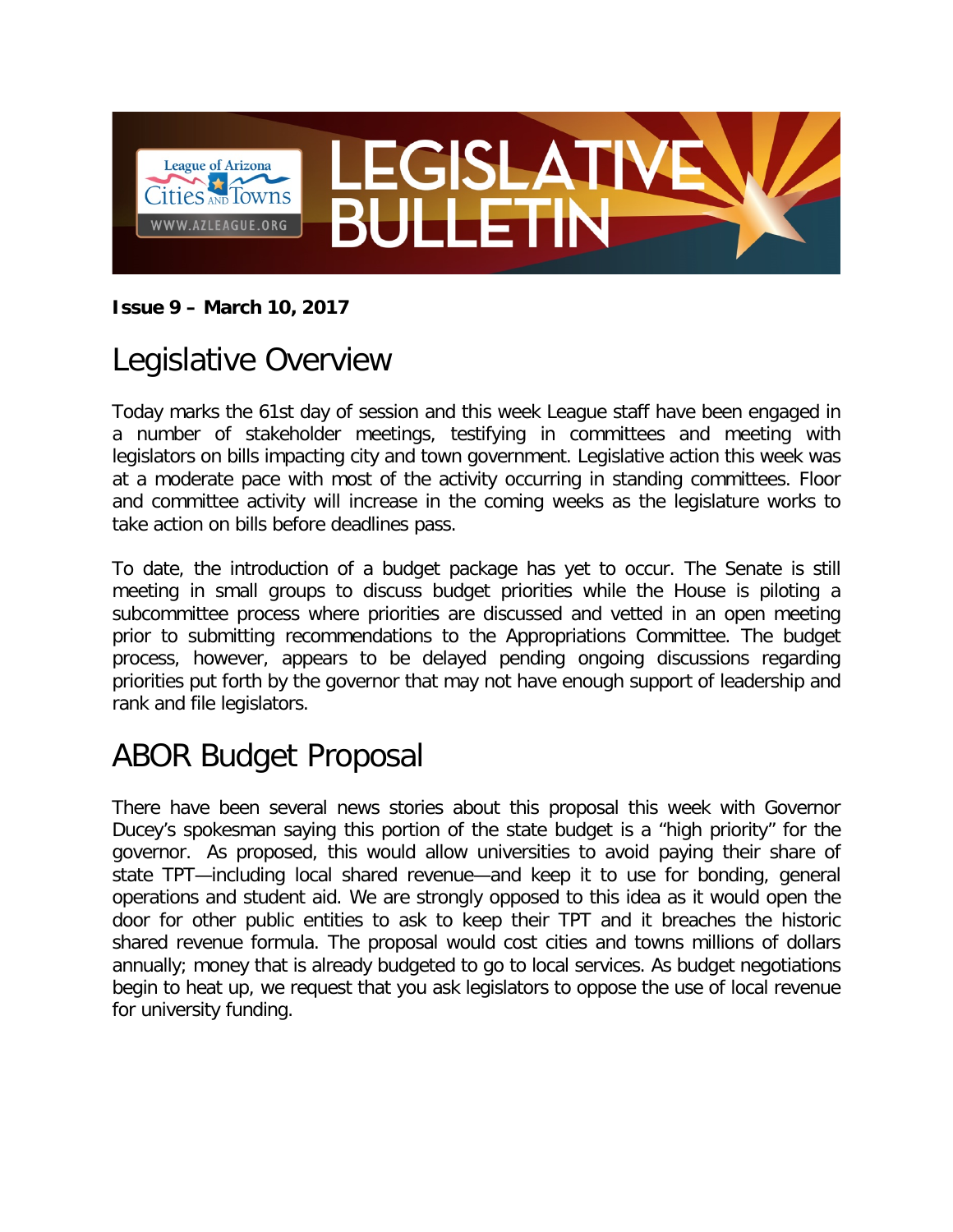# Bonding Legislation

A League-supported bill was heard in the Senate Finance Committee on Wednesday. HB 2452 bonding; amortized premium; segregated fund, sponsored by Rep. Jill Norgaard R-Phoenix, LD 18 makes clarifying changes to the general obligation bonds statutes for cities and towns and other political subdivisions. It clarifies that the secondary property tax levy for general obligation bonds that voters approve may only be used for paying principal and interest on the bonds and not for any other purpose. The second change defines how bond premium is amortized for purposes of the constitutional and statutory debt limitations. The legislation unanimously passed out of committee and will proceed to the Rules Committee.

We thank Rep. Norgaard for drafting and sponsoring this legislation and for all of her hard work to support local government.

## Small Cell Bills

The stakeholder process with the wireless carriers concluded after an agreement was reached to modify the provisions of HB 2365 wireless providers; use of rights-of-way to address our concerns with the bill. League staff and attorneys spent many hours in negotiations to ensure the deployment of this technology will not impede our ability to manage the right-of-way on behalf of our citizens.

The agreed-upon changes to the bill will be offered in a strike-everything amendment in the Senate Commerce and Public Safety Committee on Monday. Among other things, the changes limit deployment of wireless infrastructure to the right-of-way only; require all monopole structures regardless of height to go through a zoning review process and allow for cities and towns to deny these applications; reduce the number of small cell collocation applications carriers may submit in a batch from 30 to 25; limit the size of equipment to 28 cubic feet; allow cities and towns to deny applications for small cell deployment that do not meet objective design standards or ground-mounted equipment spacing requirements; increase the time frame for cities and towns to take action on applications for small cells and related equipment; and increase the prescribed fee caps for certain applications.

We are beginning discussions with the cable companies, Cox Communications and Comcast, regarding their intent to merge the provisions of SB 1214 small cell equipment; local governments, sponsored by Sen. Karen Fann R-Prescott, LD 1 into HB 2365. In addition, the cable providers have raised concerns regarding the provisions of HB 2365 and are engaging in discussions with the wireless carriers to reconcile the industry-specific issues in the bill. Cox and Comcast have committed to work with the League to keep us up-to-date on these discussions and will provide amendment language before it is adopted in the bill.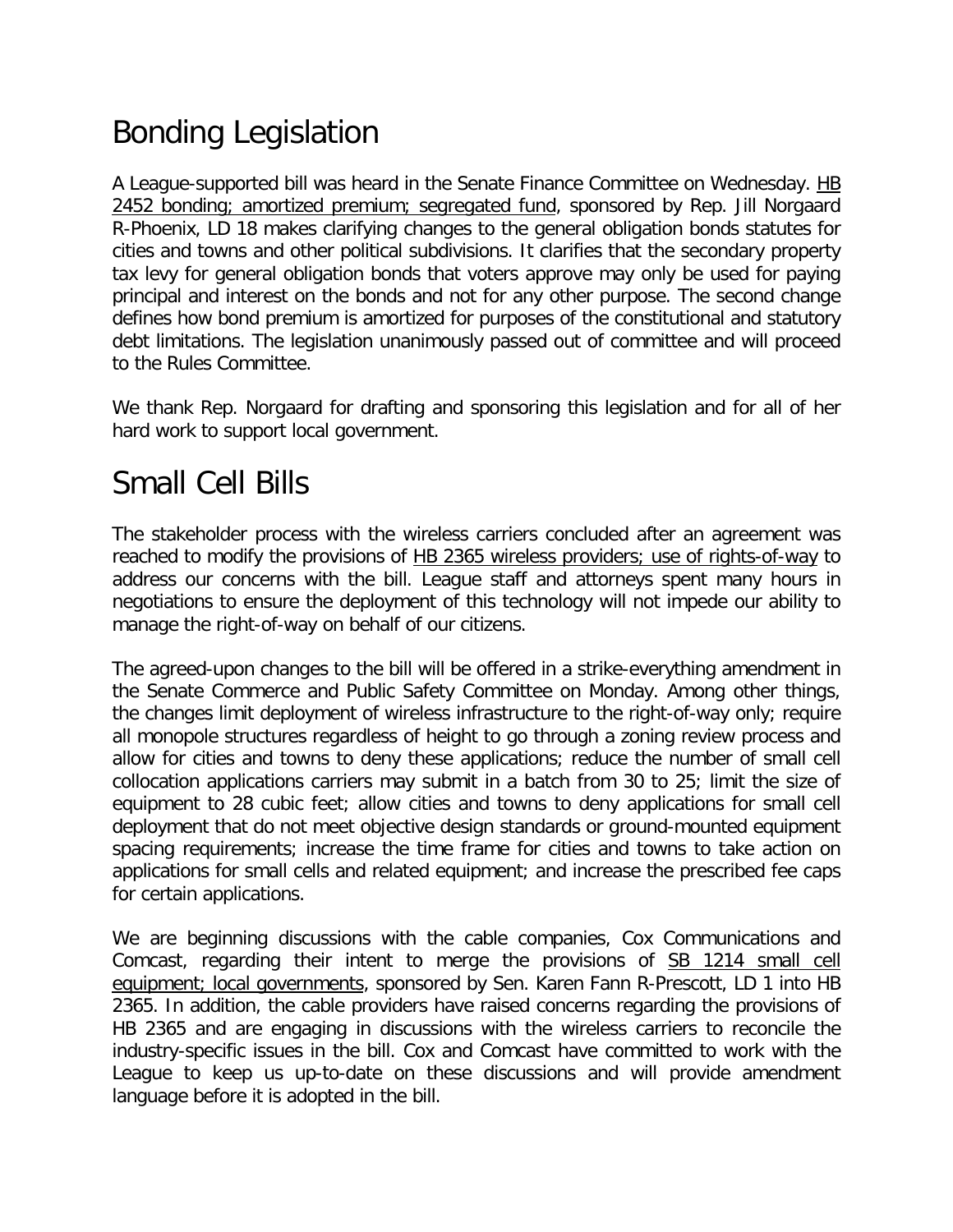# CALL TO ACTION

HB 2212 federal financial assistance; reports, sponsored by Rep. Vince Leach R-Tucson, LD 11 passed out of the Senate Appropriations Committee this week on a party line vote.

As you will recall, it would require all state agencies and political subdivisions to prepare an annual report detailing the federal funds they receive and to submit that information to the Arizona Department of Administration (ADOA). Additionally, each agency or political subdivision would be required to have a plan in the event these funds are reduced. This information would be summarized by ADOA in a report that would be shared with the chairs of the House and Senate Appropriations Committees. These committees could use this information in future funding decisions.

We have worked very well with the sponsor, Rep. Vince Leach, on a number of other issues this year. Unfortunately, he has not agreed to amend cities and towns out of the bill so we are going to have to try to defeat this legislation. Since it has not been amended, it will not need to go back to the House for a final vote. Therefore, this will be our last opportunity to stop it.

Cities and towns receive most of their share of revenues based on revenue formulas rather than direct appropriation. Local elected officials are in the best position to determine whether to seek federal funding and how to manage their own budgets. This bill unnecessarily intrudes into local decision making and is burdensome in its reporting requirements.

Please contact your senator soon to express your opposition to this bill and to ask them to vote **NO on HB 2212**.

HB 2495 consolidated election dates; tax authorization, sponsored by Rep. Kevin Payne R-Peoria, LD 21 will be heard on Thursday morning in the Senate Judiciary Committee. The bill would require any approval or authorization of a TPT assessment by a county, city or town to be held during the fall cycle of even numbered years.

This is problematic for a number of reasons. For general law cities and towns, the council is currently authorized to make these decisions. The intent of the bill is to impose a whole new requirement for elections that have not been necessary in the past. Additionally, there may be circumstances when a city or town would not be able to wait two years to go to their electorate on a tax question. The timing of elections is best made at the local level.

Additionally, when the legislature tried to dictate when candidate elections would be held, the law was challenged and the authority of charter cities to determine when these elections would occur was upheld. We believe it is likely the Court that would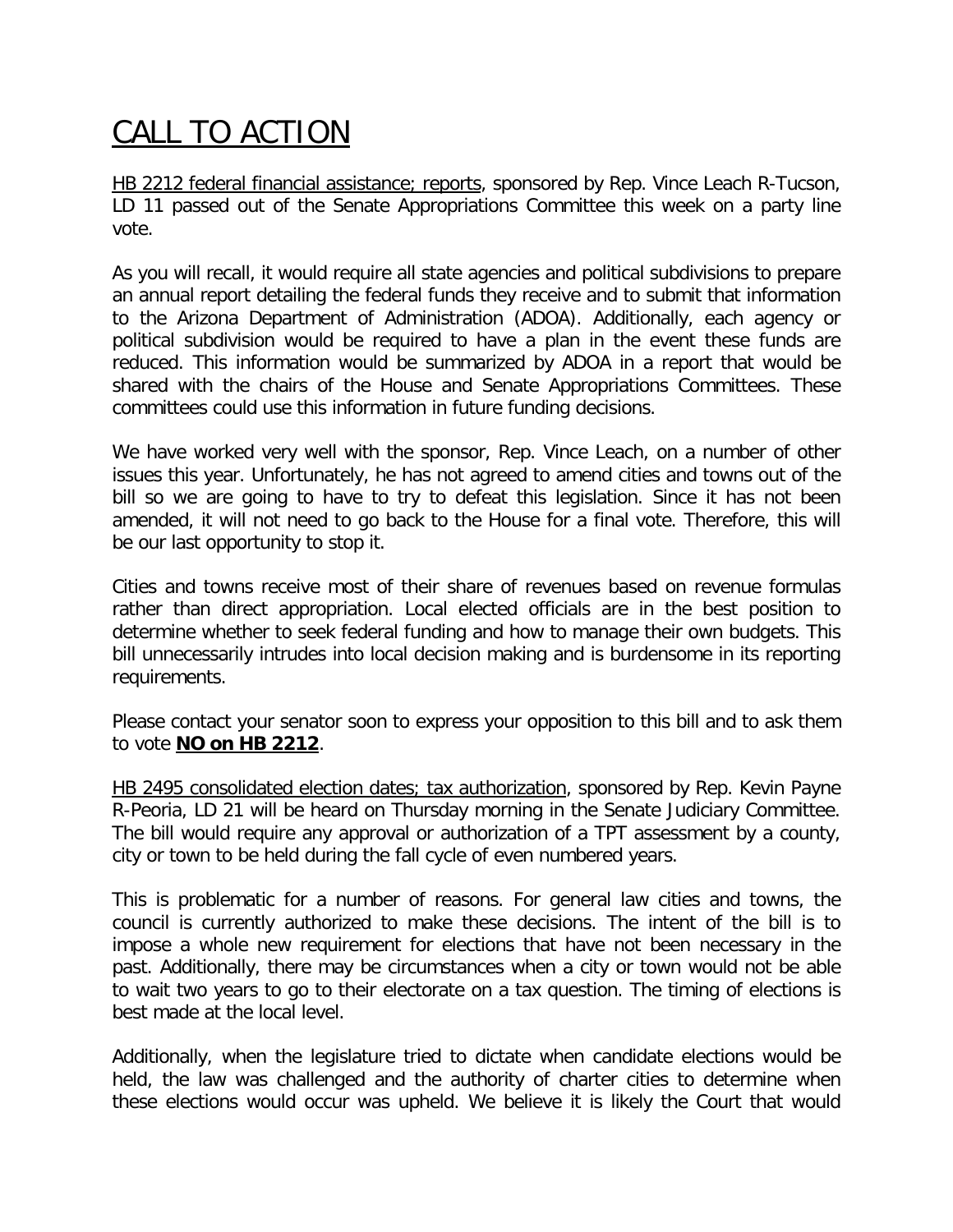again rule this is a matter of local concern.

The following are the members of the Senate Judiciary committee:

Senator Judy Burges (Chair)

Senator Nancy Barto (Vice Chair)

Senator Bob Worsley

Senator Frank Pratt

Senator Lupe Contreras

Senator Andrea Dalessandro

Senator Martin Quezada

Please contact these members and ask them to **OPPOSE** HB 2495.

#### Cardiac Presumption

This session the League has been working extensively on both of the workers' compensation "presumption" bills brought forward by the firefighters' association. The "cardiac" presumption, HB 2410 workers' compensation; firefighters; heart-related cases, sponsored by Rep. T. J. Shope R-Casa Grande, LD 8, expands the list of conditions presumed to be the result of working in the fire service to include all heart, perivascular and pulmonary disease. As drafted the bill would have allowed the dependents of any firefighter that passed away from heart, pulmonary or vascular disease, regardless of the firefighter's length of service, age at death, or when the last time the firefighter was assigned to hazardous duty, to file for worker's compensation death benefits.

The bill was amended on the House floor to limit the presumption to incidences that occur within 24 hours of a known work-related event. This substantial revision is a major change from the bill as drafted and significantly limits its potential liability relative to the original bill. The League will continue to work on the measure with the firefighters' associations as the bill moves forward to craft a policy that protects the workers' compensation system, local taxpayers and our public safety employees' health.